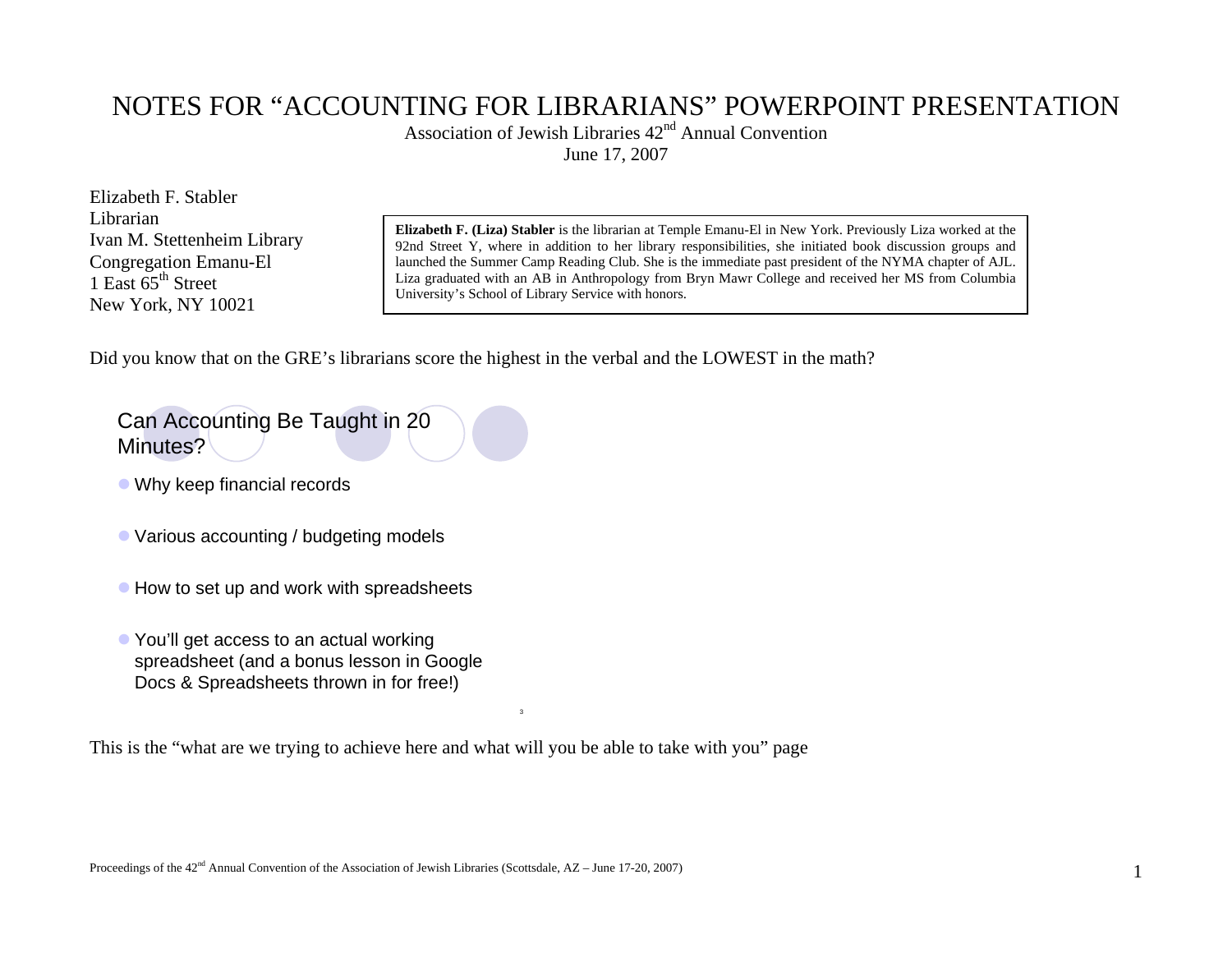#### Why Keep Track?



- Setting Priorities
- Collection Development Needs
- **Annual Budget Reviews**
- **Record Keeping**
- **Fundraising**
- **Professionalizing Librarianship**

Setting Priorities – this year is a new carpet more important than filling in the mystery novels? Do you need to pay an assistant for a cataloging project rather than materials for repair & conservation?

Collection Development: Does the library need to develop certain subject areas? Are there new classes/subjects being offered, a new book group being formed? A synagogue read-along or scholar-in-residence?

Annual Reviews If your institution does have a line-item budget, you need to be thoroughly prepared to discuss the library's needs (and wishes!)

Record Keeping Even if your library doesn't have a formal budget, it's important to know and be able to discuss how much has been spent in what areas in the library.

Donations may need to be accounted for and you need to know where the budget could use some bolstering

4

Keep records of which vendors you use for what products – not in the budget but keep a database of who has the best items and best prices for, let's say, book covers or repair materials, where the carpet was bought or which company installed the shelves.

Fundraising When you donors ask you what you need, you ought to have an idea of where there are funding gaps. When you seek donations either in cash or in kind, you need to have figures at your fingertips. Working with your fundraising people or development department will also require clear and detailed information.

Librarians are Professionals Librarians aren't just book room monitors -- many of you may be solo librarians which means that you wear many, many hats, including the library's CFO.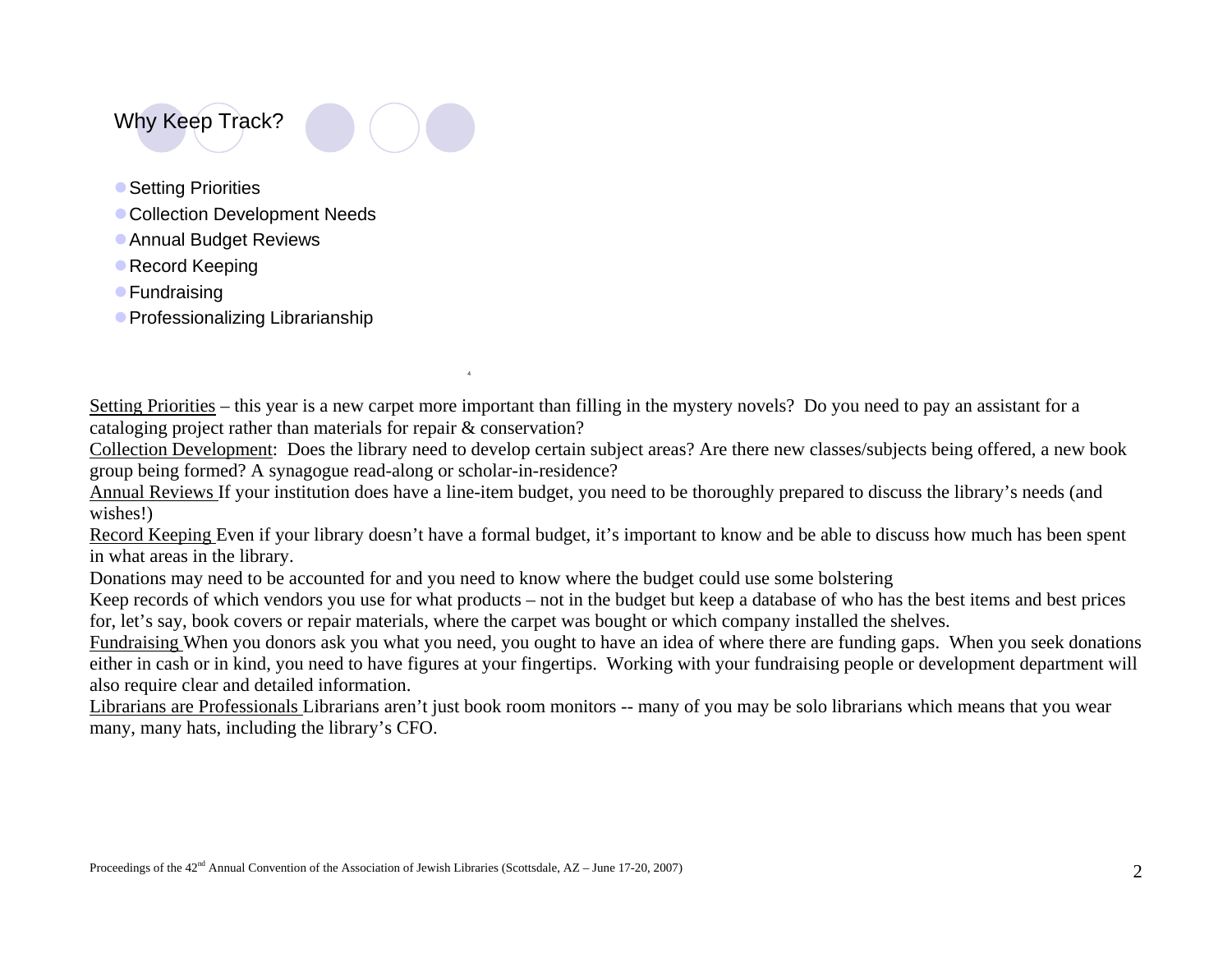Does Your Library *Have* a Formal Budget?

- **Line Item Budgets**
- **Lump Sum "Budgets"**
- Budget Controlled by Committee or Supervisor
- The "No-Budget" Budget
- **The "As Needed" Budget"**

Ask the participants to share what budgeting system is in place in their libraries

Does it matter what kind of accounting system you have in place if it's working?

However, the library may need a more autonomous, professional system and you will have to have cogent reasons and figures to support your arguments.

1. The one I'll be going working through with you – ideal, especially for libraries with "good" budgets.. Gives the library professional autonomy to some degree. Makes reviewing the budget easier as you can see exactly which lines need more or even less funding.

2. It's up to you to divvy up the funds. This can be tricky, especially the first year at a library when you don't know what the priorities are and may not have financial records from previous years.

3. This may be fine for a very small operation, with a working library committee or a supervisor who takes over the budgeting functions. The amount of information you may have about how much there is and what to spend it on may or may not be limited.

4. At my previous job this is what I had to deal with. There seemed to be plenty of money but it was a deep, dark and closely guarded secret.

5. "The Ask Daddy/Mommy for Money" System (principal or library committee) to the formal line item budget. The worst possible situation when you have to beg for everything you need to spend money on, from assistants to pencils!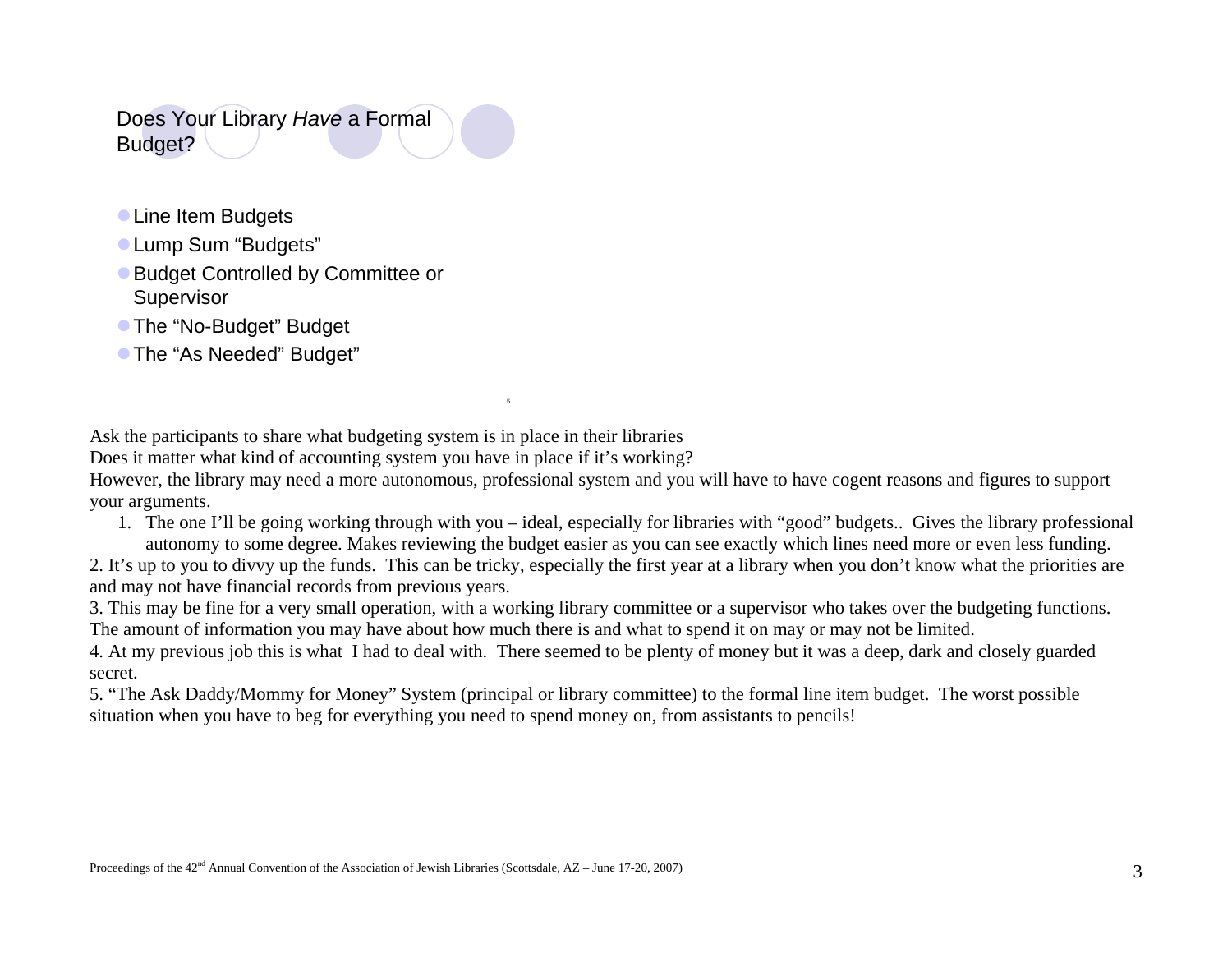Please note that this workbook has three sheets

| 1            | A  | B                                                                                                                                                                                 | C             | D                | Е            | F                |
|--------------|----|-----------------------------------------------------------------------------------------------------------------------------------------------------------------------------------|---------------|------------------|--------------|------------------|
| $\mathbf{2}$ |    | The purpose of this spreadsheet is to demonstrate how to<br>create and use an online account / budgeting system. The<br>firgues used are not meant to indicate suggested amounts. |               |                  |              |                  |
| 3            |    | <b>Summary Page</b>                                                                                                                                                               |               |                  |              |                  |
| 4            |    |                                                                                                                                                                                   | Annual        | <b>Endowment</b> |              |                  |
| 5            | #  | <b>Category</b>                                                                                                                                                                   | <b>Amount</b> | <b>Funds</b>     | <b>Spent</b> | <b>Available</b> |
| 6            |    | Salary                                                                                                                                                                            | \$30,000.00   |                  |              |                  |
| 7            | 2  | <b>Benefits</b>                                                                                                                                                                   | \$8,000.00    |                  | \$8,900.00   | $-$900.$         |
| 8            | 3  | Institutional / building allocated expense                                                                                                                                        | \$12,000.00   |                  | \$0.00       |                  |
| 9            | 4  | Postage & stationery                                                                                                                                                              | \$750.00      |                  |              |                  |
| 10           | 5  | <b>Adult books</b>                                                                                                                                                                | \$3,000.00    |                  | \$2,982.02   | \$17.98          |
| 11           | 6  | Juvenile books                                                                                                                                                                    | \$1,500.00    |                  |              |                  |
| 12           |    | Periodicals                                                                                                                                                                       | \$1,000.00    |                  |              |                  |
| 13           | 8  | Media                                                                                                                                                                             | \$1,000.00    |                  |              |                  |
| 14           | 9  | <b>Supplies</b>                                                                                                                                                                   | \$1,000.00    |                  |              |                  |
| 15           | 10 | Software annual contracts                                                                                                                                                         | \$1,500.00    |                  |              |                  |
| 16           | 11 | Equipment maintenance & purchase                                                                                                                                                  | \$1,500.00    |                  |              |                  |
| 17           | 12 | Software                                                                                                                                                                          | \$1,000.00    |                  |              |                  |
| 18           | 13 | Professional development & memberships                                                                                                                                            | \$2,000.00    |                  |              |                  |

| 19 | 14 Volunteers and goodwill |                 | \$500.00            |             |  |
|----|----------------------------|-----------------|---------------------|-------------|--|
| 20 | 15 Endowment funds         |                 |                     | \$1,700.00  |  |
| 21 |                            | <b>Subtotal</b> | \$64,750.00         |             |  |
| 22 |                            |                 | <b>Total Income</b> | \$66,450.00 |  |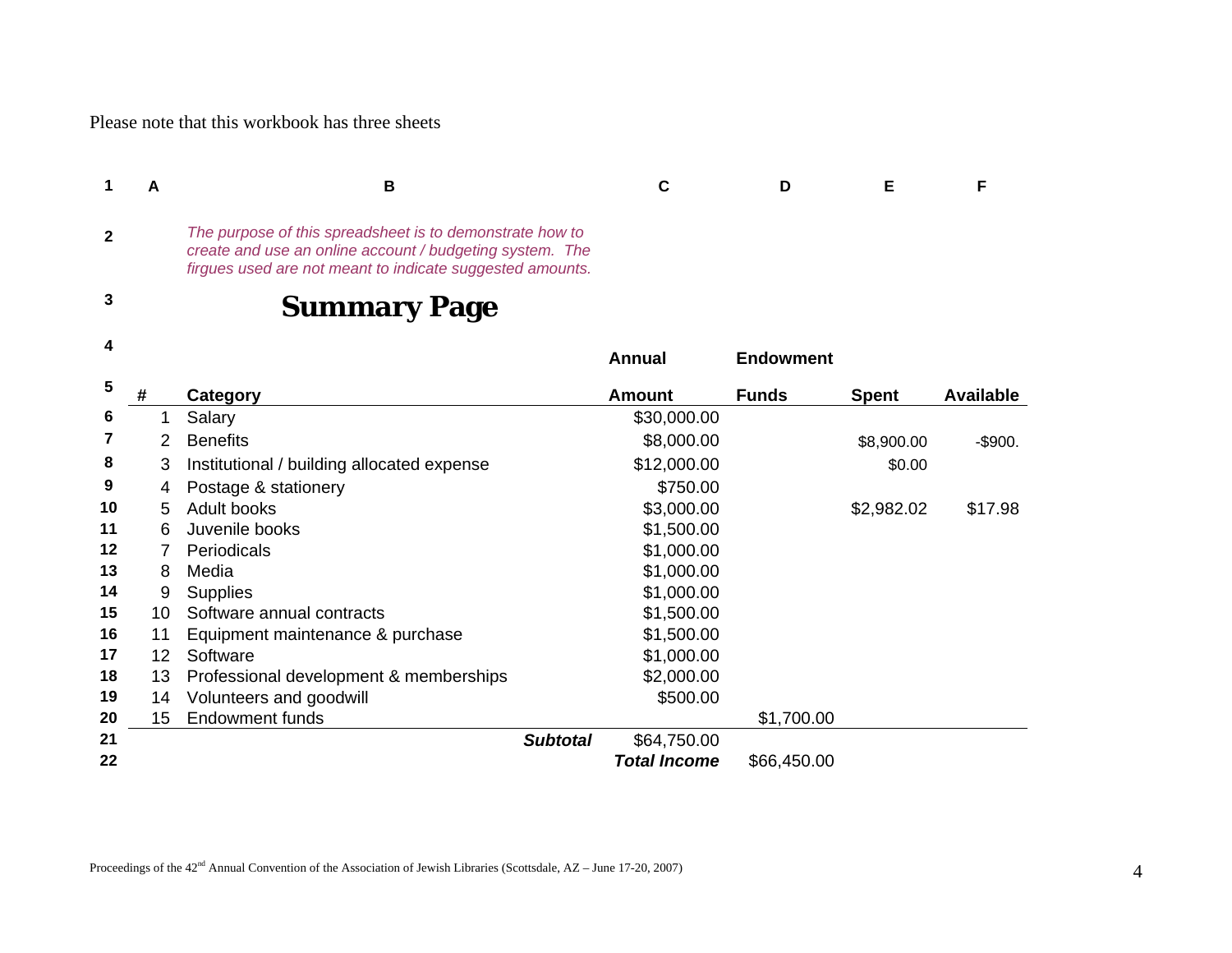

- 1. Summing up a column or row: see Summary page, cell #C22 *= sum(c6:c20) or, \$64,750.00*
- 2. Adding: see Summary, cell #D22 *=sum(c21+d20) or, \$65,450.00*
- 3. Subtracting: see Summary, cell #F10 *=sum(c7-e7) or, -\$900.00*

|              | Α                         | в                    | C                 | D            | E                           | F       | G         | н               |         | J        |
|--------------|---------------------------|----------------------|-------------------|--------------|-----------------------------|---------|-----------|-----------------|---------|----------|
| $\mathbf 1$  | <b>Adult Books</b>        | <b>Budget Line 5</b> |                   |              |                             |         |           |                 |         |          |
| $\mathbf{2}$ |                           |                      |                   |              |                             |         |           |                 |         |          |
| 3            | <b>Budget Amount:</b>     | \$3,000              | Available         | \$17.98      |                             |         |           |                 |         |          |
| 4            | Total spent to date:      | \$2,982.02           | <b>Encumbered</b> | \$235.00     |                             |         |           |                 |         |          |
| 5            |                           |                      |                   |              |                             |         |           |                 |         |          |
| 6            | Vendor                    | <b>PO</b> Date       | Inv. Date         | Paid<br>Date | Item(s)                     | Encumb. | Inv. Am't | <b>Discount</b> | Ship    | Total    |
| 7            | Kitchen Arts &<br>Letters |                      | 6/13/06           | 7/1/06       | 4 books                     |         | \$21.93   |                 |         | \$21.93  |
| 8            | <b>Brill</b>              | 6/28/06              | 6/28/06           | 7/1/06       | <b>Books AJL Convention</b> |         | \$574.50  |                 | \$9.18  | \$583.68 |
| 9            | <b>JPS</b>                |                      | 6/29/06           | 7/1/06       | Inv.#JPS121 12 books        |         | \$229.48  |                 | \$7.12  | \$236.60 |
| 10           | B&T                       | 7/6/06               | 7/23/06           | 8/1/06       | Inv.#8596 6 books           |         | \$137.78  |                 | \$7.85  | \$145.63 |
| 11           | B&T                       | 7/1/06               | 8/1/06            | 8/16/06      | Inv.#7934 5 books           |         | \$70.55   |                 | \$8.35  | \$78.90  |
| 12           | B&T                       | 7/1/06               | 8/8/06            | 8/16/06      | Inv.#3010971998 3 books     |         | \$127.45  |                 | \$2.40  | \$129.85 |
| 13           | B&T                       | 7/1/06               | 8/9/06            | 8/16/06      | Inv.#3010979209 3 books     |         | \$126.98  |                 | \$3.60  | \$130.58 |
| 14           | West Side Judaica         |                      | 8/20/06           | 9/1/06       | 2 books                     |         | \$19.40   |                 |         | \$19.40  |
| 15           | West Side Judaica         |                      | 7/9/06            | 9/1/06       | Schottenstein Talumd vols   |         | \$916.00  |                 | \$40.00 | \$956.00 |
| 16           | B&T                       | 10/1/06              | 11/30/06          | 12/11/06     | Inv.#5776 3 books           |         | \$72.15   |                 | \$5.30  | \$77.45  |

7

Proceedings of the 42<sup>nd</sup> Annual Convention of the Association of Jewish Libraries (Scottsdale, AZ – June 17-20, 2007)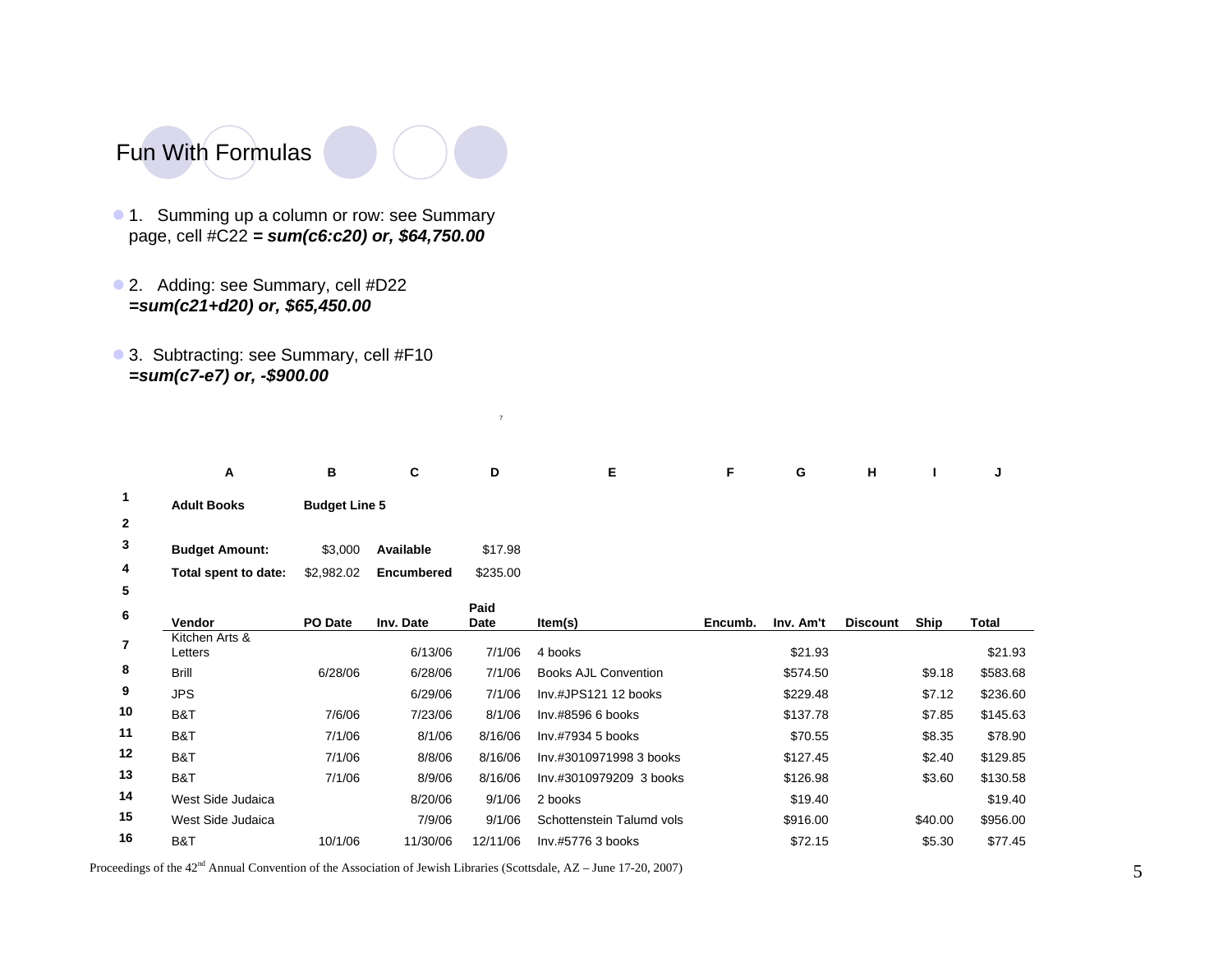| 17  | Proguest          | 1/25/07 | 1/25/07 | 1/31/07 | Inv. #3493            |          | \$546.00   |     |         | \$546.00   |
|-----|-------------------|---------|---------|---------|-----------------------|----------|------------|-----|---------|------------|
| 18  | West Side Judaica |         | 1/8/07  | 1/31/07 | 2 New JPS translation |          | \$56.00    | 0.1 |         | \$56.00    |
| 19  | B&T               | 5/13/07 |         |         | Books for Men's Club  | \$235.00 |            |     |         |            |
| -20 |                   |         |         |         | TOTALS:               | \$235.00 | \$2.898.22 |     | \$83.80 | \$2.982.02 |

9

# Even MORE Fun with Formulas

- $\bullet$  Data from one sheet can be copied to another automatically
- Cell#C4 from the Adult Books Page was copied and pasted to top of page from Cell #J20 and then to Summary Page Cell #E10
- $\bullet$  Encumbering Keep track of bills yet to be received. See Cell#F 19 in Adult Books

You can keep related times on the same sheet in a workbook **Salary and** 

```
Budget Lines 1, 2, 3
```

|                             |             | Total      |
|-----------------------------|-------------|------------|
| Salary                      | \$30,000.00 | benefits:  |
| Pension                     | \$2,400.00  | \$8,900.00 |
| <b>Disability Insurance</b> | \$1,000.00  |            |
| Health Insurance            | \$5,500.00  |            |
| Total                       | \$38,900.00 |            |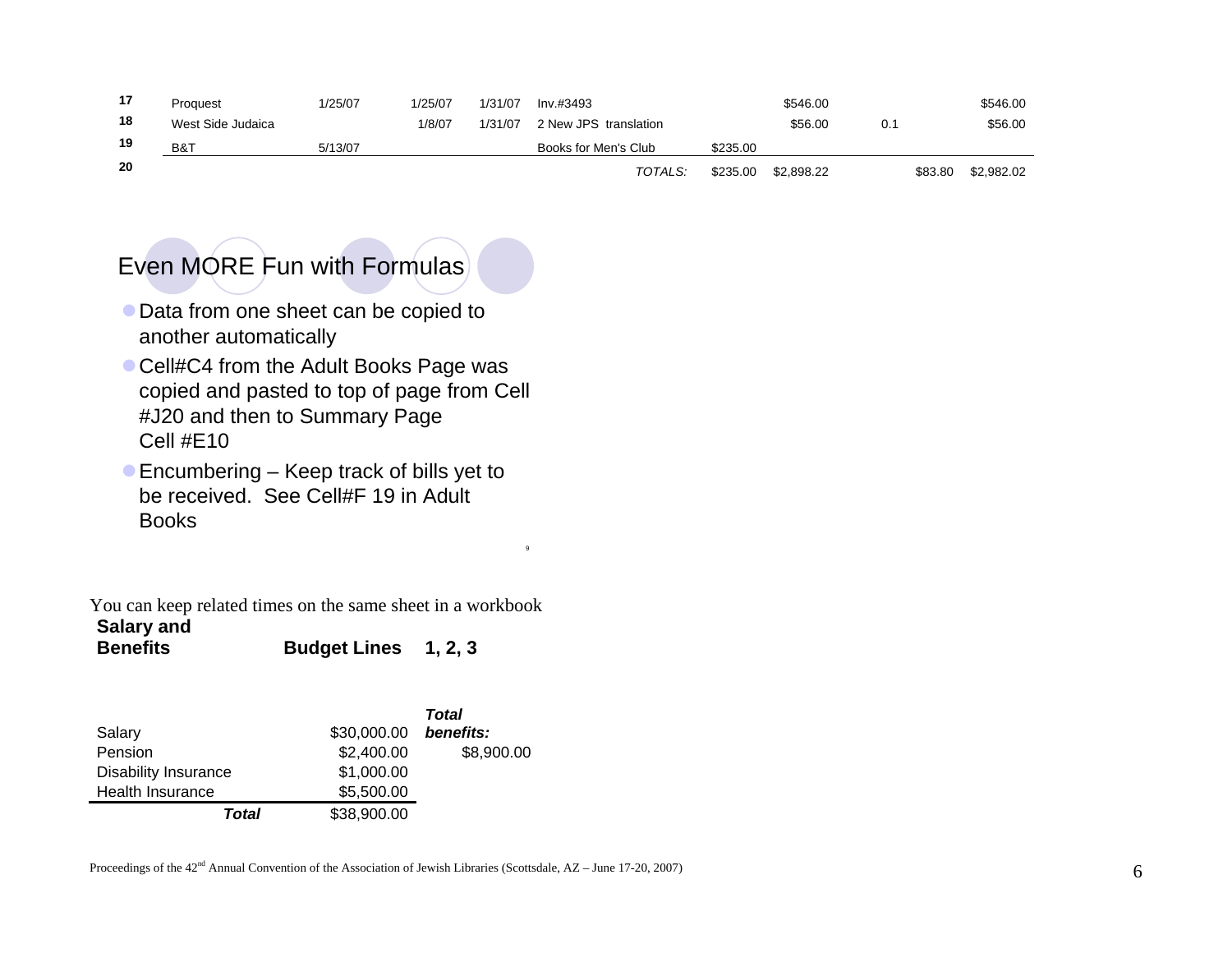# Spreadsheet Tips & Tricks

- $\bullet$  One worksheet per budget line usually
- One file folder per budget line (or combined lines)
- Combine related lines
- $\bullet$  Save a blank template of the spreadsheet
- $\bullet$  Make a copy of the spreadsheet for every new fiscal year.
- $\bullet$  At the beginning of every fiscal year make a new set of file folders and file last year's records.

To keep things organized enter the lines on the spreadsheet in line number order (if you have one)

11

For every fiscal year, make a new set of file folders for each budget or combined budget lines

Combine lines when it makes sense. On your handout you can see that budget lines 1,2 & 3 are combined because this is what it costs an employer for this librarian

Some budget lines/ areas require dedicated worksheets. For example, you may have to keep track of daily fines, or make many small book purchases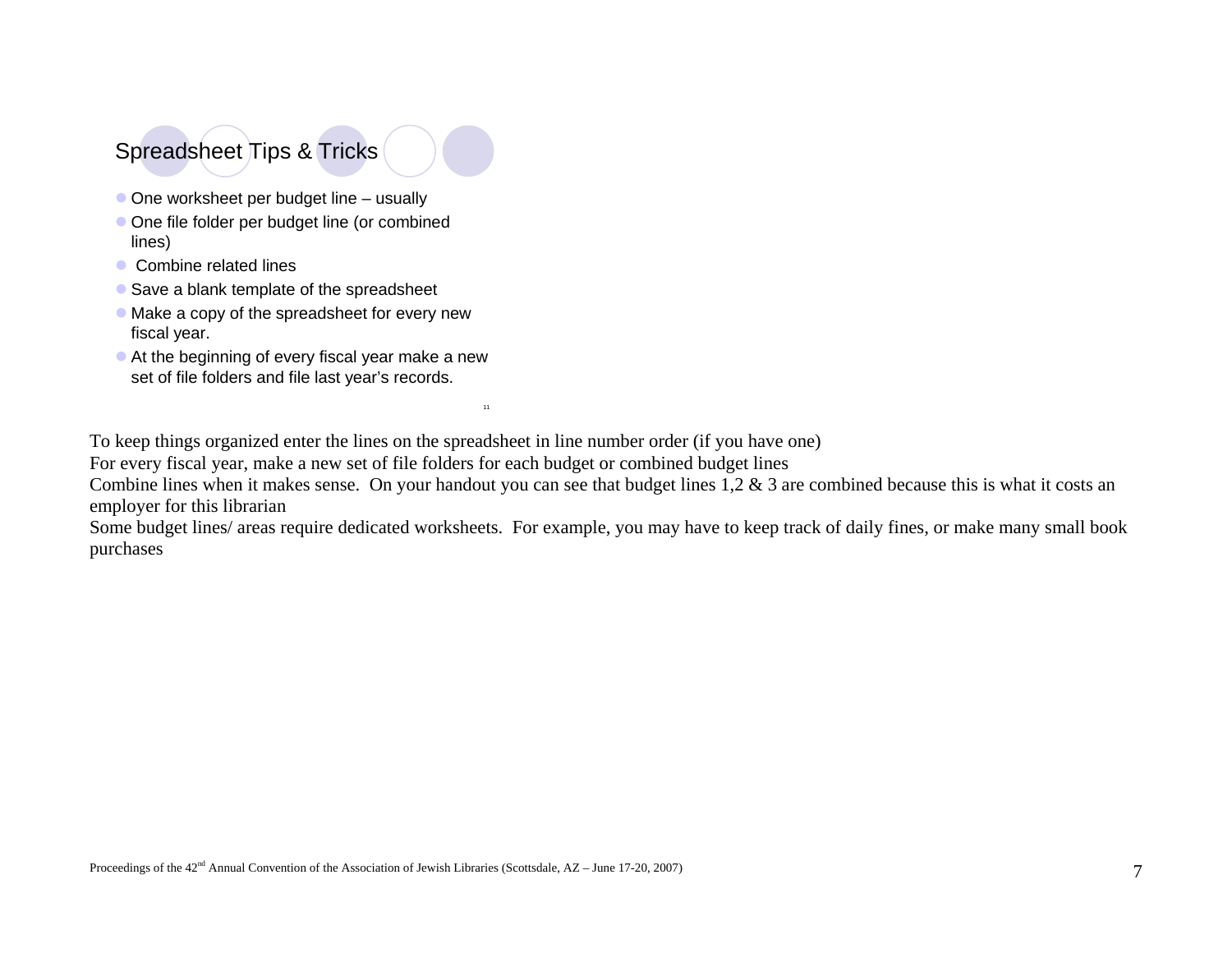

**The numbers on the sidebar represent the budget lines from the Summary Page**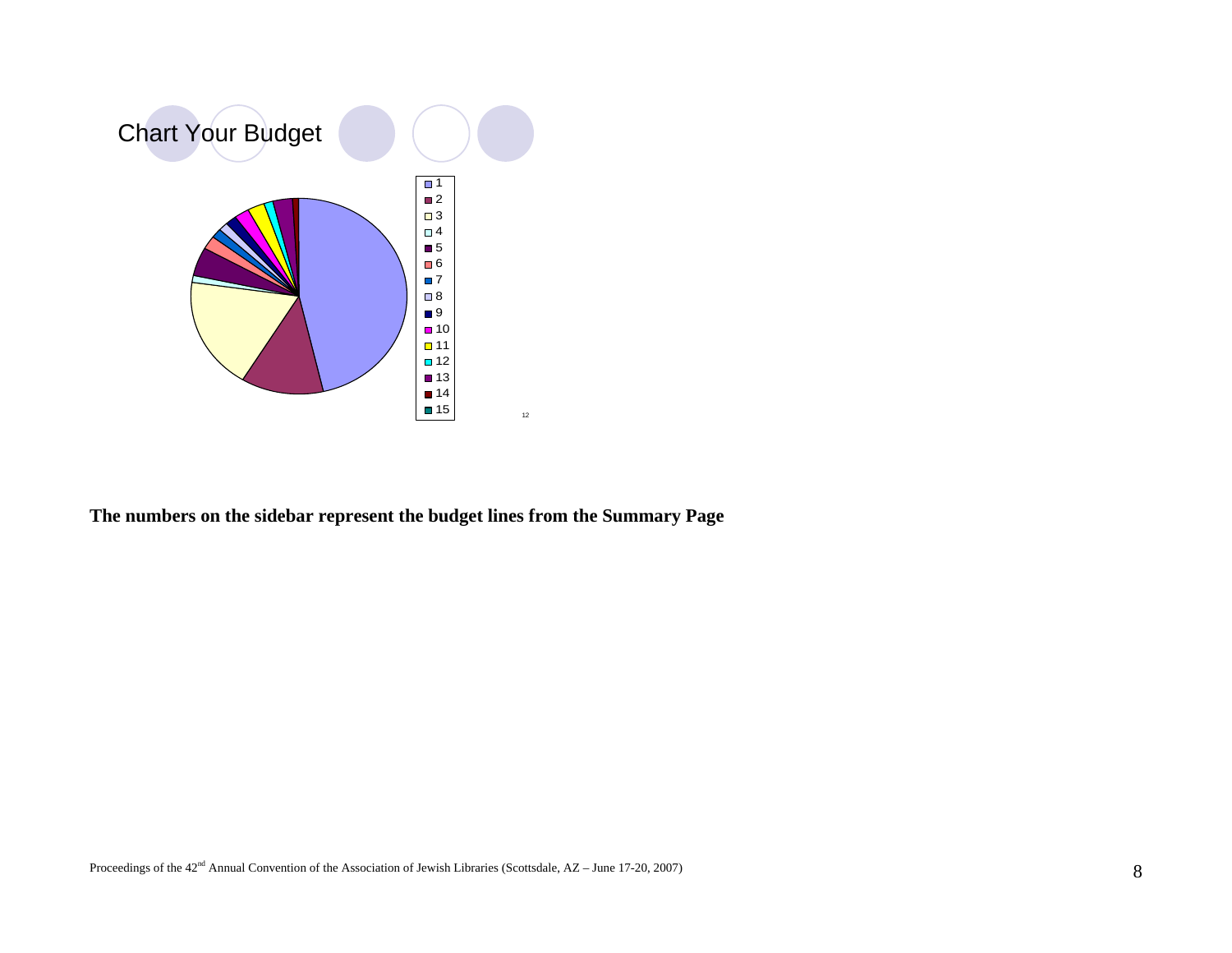# Wow Them With Your Charts!

- **In many spreadsheet programs you can make** charts, using the chart wizard's instructions
- Google Docs & Spreadsheets doesn't yet have chart-making capability
- $\bullet$  Charts will make data more visually accessible
- $\bullet$  And, it's fun!

Accessing Google Docs and **Spreadsheets** 

- Go to Google Home Page
- Click "more" and choose "Documents"
- Sign in
- **User name: ajlseminar**
- Password: phoenix07
- **Click on "freshmen seminar example"**
- Click on "Getting Started with....Continue"

I've created a sample budget for you using Exel and accessible to all of you. Here are the directions for getting to one of my favorite new web 2.0 features, Google's "Docs & Spreadsheets", a document sharing software. I tried to set this up when planning the seminar and really do recommend it. When you get home, please feel free to continue exploring

13

14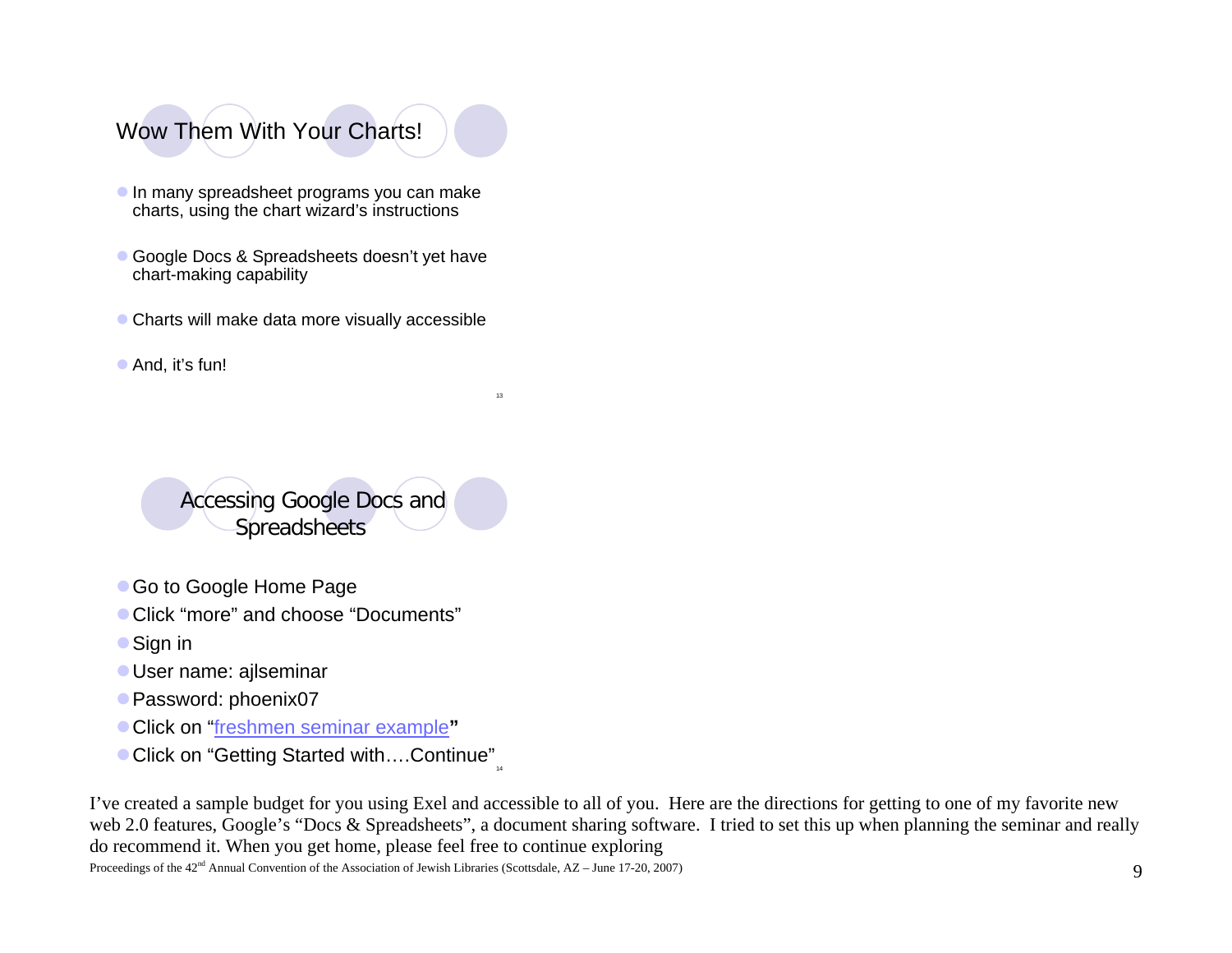What's Next: Homework!



15

- $\bullet$  Have fun exploring the spreadsheet
- Make changes to the spreadsheet only when you've downloaded it to your own computer
- $\bullet$  To download the spreadsheet click "export" under the File tab
- If you have Excel use the .xls suffix when exporting



If you do make a change you regret, former versions can be found under the "Revisions" tab

This spreadsheet is intended only for the participants in the Freshman Seminar at the AJL 2007 Annual Convention

Elizabeth F. Stabler remains the site owner

#### **Please note this information. And, enjoy**

Proceedings of the  $42<sup>nd</sup>$  Annual Convention of the Association of Jewish Libraries (Scottsdale, AZ – June 17-20, 2007)  $10<sup>nd</sup>$ 

16